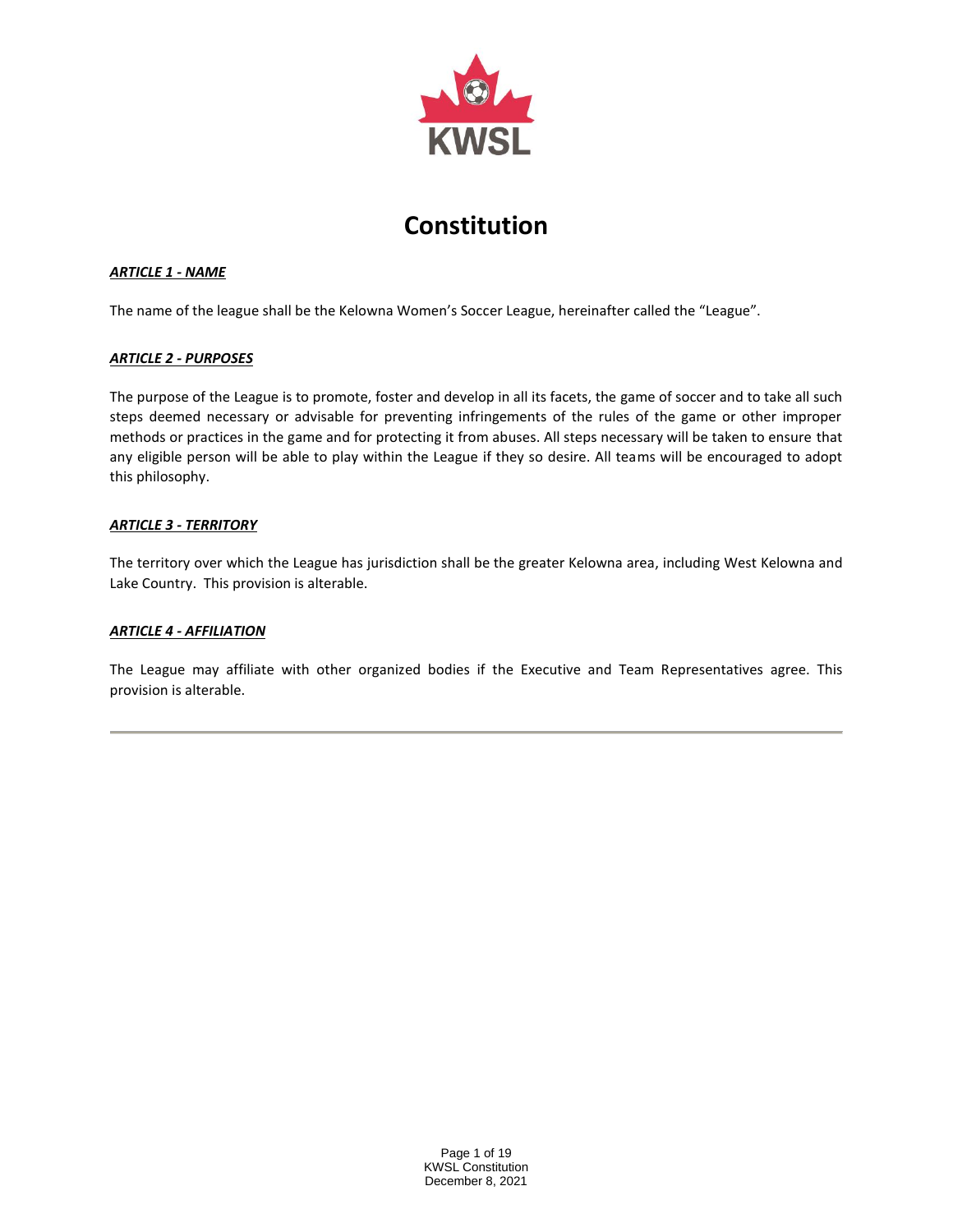

# **Bylaws**

# **I N D E X**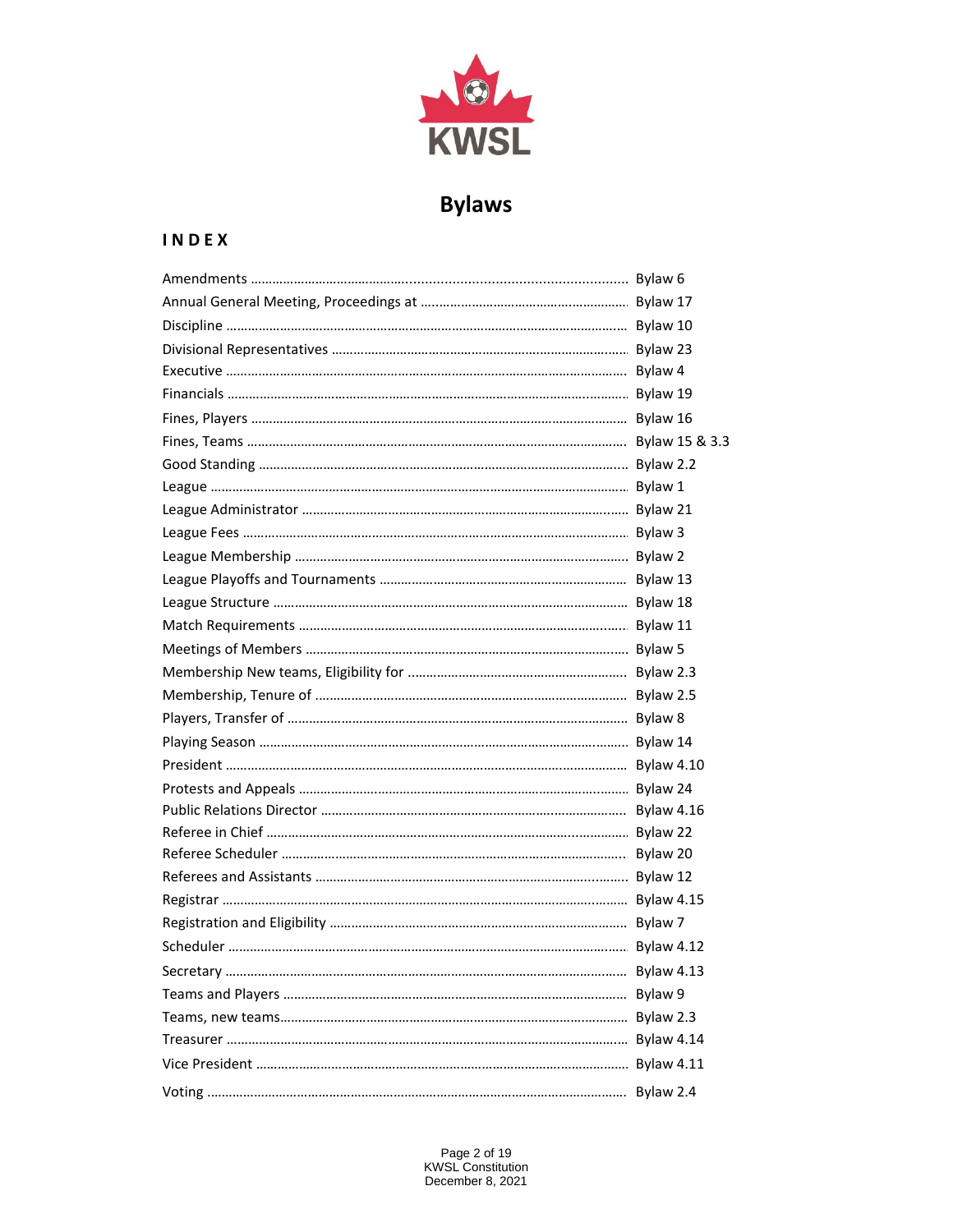

# *BYLAW 1 – LEAGUE*

- 1) Teams must be members in Good Standing with the League.
- 2) Each member / team shall follow the Constitution, Bylaws, rules, policies and procedures of the League without fail to ensure continued eligibility for the team and its players. Each member team shall provide representation at all League meetings. Proper representation includes one team representative present at all League meetings. An Executive member does not qualify as a team representative at a League meeting.
	- a. Each team representative authorizes KWSL and associated persons (Referee Scheduler, BC Soccer, etc.) to use their email address for League Business.
- 3) The League shall adhere to all F.I.F.A. rules and regulations.
- 4) The League shall have the power to deal with violations of the laws of the game, the rules and regulations of the League and misconduct by any of its players, team officials or members.
- 5) The League will affiliate with the BC Soccer Association (BCSA) as a "C" level league and follow BCSA principles and rules & regulations, when not in contravention with KWSL constitution, bylaws, rules, policies and procedures.
- 6) The League will register all players with the BCSA and participate in the players' insurance coverage as provided by the BCSA.

## *BYLAW 2 – LEAGUE MEMBERSHIP*

- 1) The members of the League are the teams in Good Standing.
- 2) 'Good Standing' means paid-up Performance Bond, paid-up annual League Fee, no unpaid fines or other fees, complete roster of women players, not having been disbanded, and not having been expelled from the League.
- 3) To be eligible for membership a *new team* must:
	- a) Forward to the Executive a written application in form provided by the League on or before February  $15<sup>th</sup>$ of the upcoming season accompanied with a non-refundable deposit of \$100 towards the annual League Fee plus an additional \$100 for the Performance Bond.
	- b) New teams cannot be the result of renaming a previous team, which ceased to be a member while liable for outstanding debts owing to the League or third parties. The Executive may request proof from the new team that any such debts have been paid in full (see also Bylaw 3.3).
	- c) Own at least one (1) full, numbered, set of complete uniforms (sleeveless jerseys allowed), one (1) alternate coloured uniform or pinnie set, one (1) game net, one (1) game ball, two (2) corner flags, an adequately stocked first aid kit and any other equipment essential to the proper functioning of the game.
	- d) Pay their team League Fees in the amounts set by the League, by the due date set by the Registrar.
	- e) Be approved by the League Executive as a team and as a team in a division.
	- f) New teams must consist of LESS than 8 players from a previous registered Team Roster to be considered a "new team".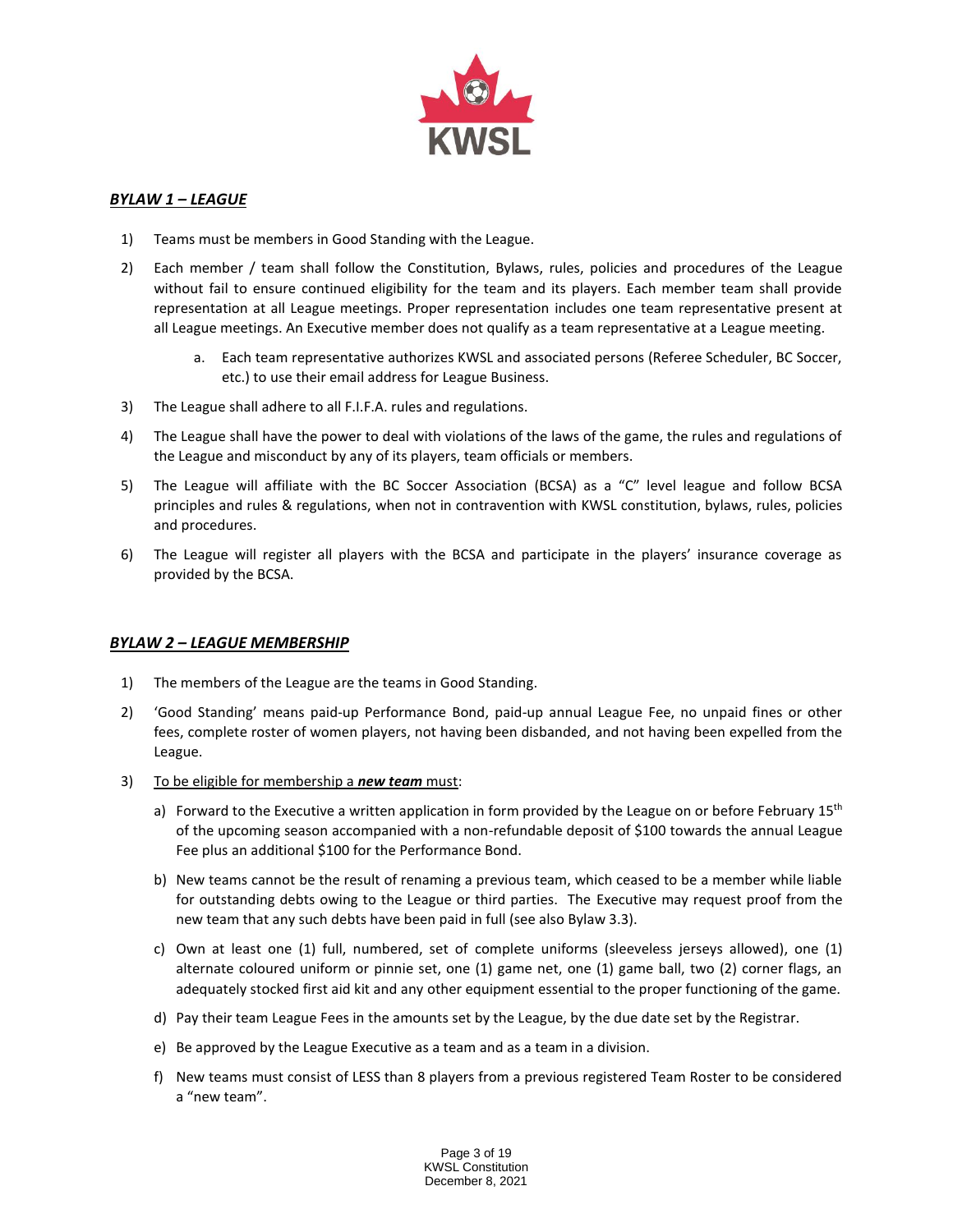

- g) New teams must choose a jersey color not represented by any team in same division.
- 4) Voting
	- a) Each team member is entitled to one vote at any members meeting. Proxy voting is not allowed.
- 5) Tenure of membership
	- b) A League member ceases to be a member:
		- i. By submitting a written resignation and withdrawal of the team from further play. This resignation to be delivered to the Secretary and Administrator of the League.
		- ii. By the team becoming disbanded or failing to show up at three (3) consecutive league games or show up with less than seven (7) players, or and defaulting three (3) consecutive games.
		- iii. By expulsion as per Bylaw 2.5 (d).
	- c) A League member ceases to be a member in Good Standing when that member has failed to pay the current annual League registration fee by the due date or failed to pay any other debt incurred and owing to the League. The member is not in Good Standing while the amount owing remains unpaid.
	- d) Members may be expelled from the League by a special resolution of the members passed at a General Meeting.
		- i. The notice of special resolution for expulsion must be accompanied by a statement giving the reason(s) for the proposed expulsion.
		- ii. The member subject to the proposed resolution for expulsion must be given an opportunity to be heard at the General Meeting before the special resolution is put to a vote.

# *BYLAW 3 – LEAGUE FEES*

- 1) The League Fee is determined each year in the budget as the net between the projected total operating costs less projected revenues divided by the number of teams in the league for that year. Due to the variation of prior year surplus / deficit and current year projected financials, these calculated fees may be adjusted by the Executive to prevent significant fluctuations in costs for teams.
- 2) Each member team must forward a non-refundable deposit in the amount of \$100 to the Administrator, on or before the Annual General Meeting of the past season. The remainder of the fee will be due by the date set by the Registrar each year. Failure to meet these deadlines will result in a \$100 fine. If payment is not received by the date set by the Registrar, as noted above, the team will be dropped from the schedule. (See also Bylaw 2.5 (b)).
- 3) In addition to the annual League Fee each team will pay a Performance Bond of \$100 upon joining the League. This Bond deposit may be used to offset any unpaid fines applied to such team or its member players and coaches. The Bond must be replenished to the \$100 amount, prior to the team's next scheduled game. Until replenish payment is made, all the ensuing games of such team will be considered in default.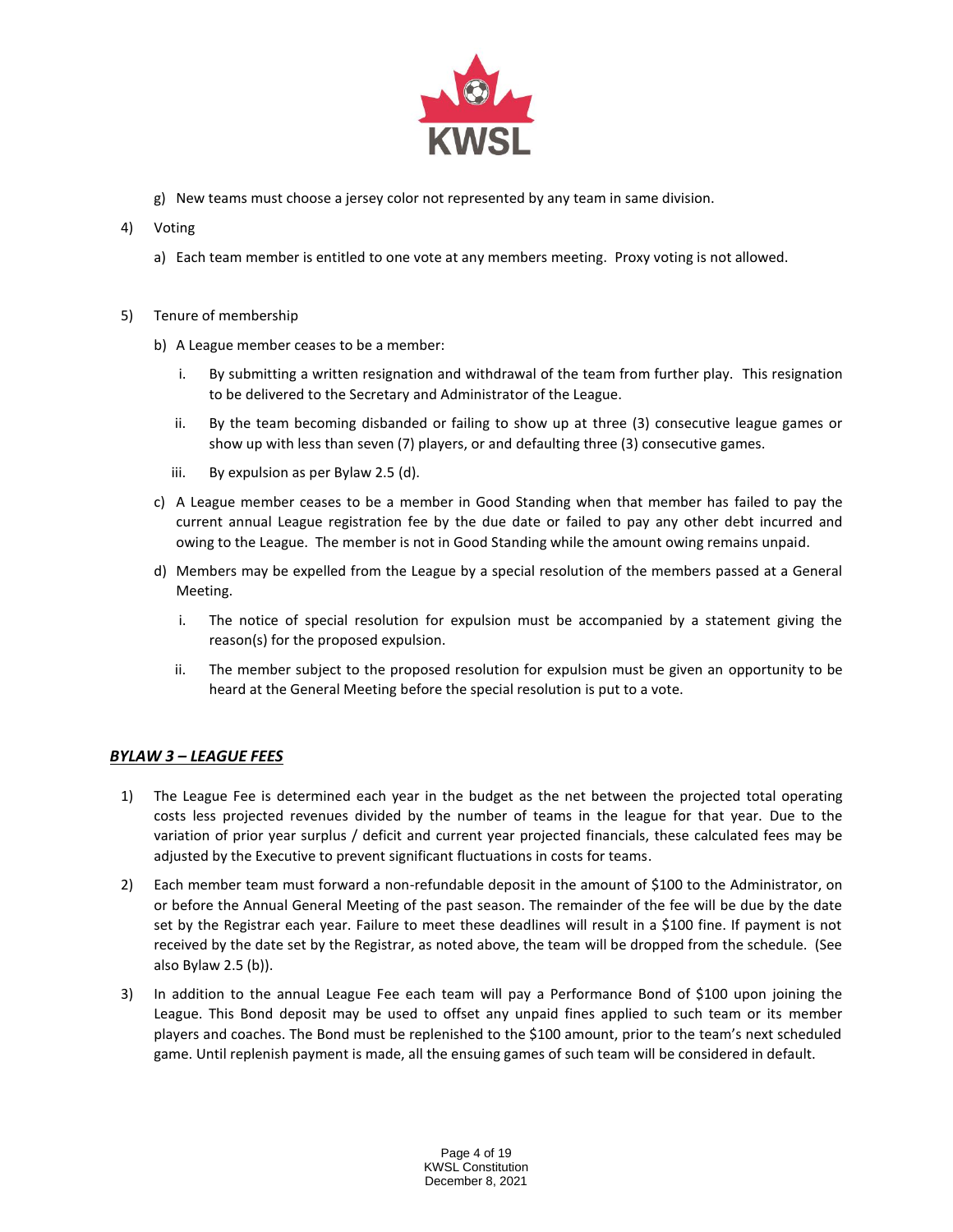

- 4) New players to the KWSL not associated with a member team will be known as "Free Agents". Free Agent fees will be determined in line with the calculation of the League fees and will be due upon registration with the KWSL. Free Agent registration is limited to the number of games as set by the League.
- 5) All League Fees and fine payments shall be forwarded to the Treasurer. Cash will NOT be an accepted form of payment. There will be a fee charged for any NSF cheques. Teams have a deadline of two (2) weeks from notification of fine to pay fine in full amount. Red card fines will have a deadline of one (1) week from notification of fine.

# *BYLAW 4 – EXECUTIVE*

- 1) The Executive officers consist of the following positions: President, Vice President, Scheduler, Secretary, Treasurer, Registrar and Media/Public Relations Director.
- 2) Officers shall be elected at the Annual General Meeting to two-year terms, with the election of President, Secretary and Registrar held in alternate years to the election of Vice-President, Scheduler, Treasurer, and Media/Public Relations Director. All Executive positions must be filled at the Annual General Meeting to ensure a properly organized and facilitated League operation for the year. In the event that there are no nominations or volunteers for the volunteer positions to be filled, one (1) team will be drawn for each vacant position. Teams in divisions that are not represented and/or under-represented will be drawn from first. Excluded from the draw will be teams currently represented in the Executive, as well as Divisions sufficiently represented. If no volunteer comes forward during the next 30 days, the team(s) drawn will have 14 days to find someone or the team will be ineligible to play that season. In the case of two (2) or more people seeking the same Executive position, preceding the vote, each candidate will be given the opportunity to introduce themselves and explain why they would be best suited for that position.
- 3) Three (3) shall constitute a quorum for the purpose of transacting any Executive business. A majority Executive representation, but never less than three (3) members, will constitute a quorum for the purposes of transacting any League business.
- 4) If the office of any volunteer Executive member shall become vacant for any reason during the term of office, the Executive will request a new volunteer from the drawn team, noted in paragraph 2) of BYLAW 4 - Executive. If the office of any Executive member who was elected at the Annual General Meeting becomes vacant for any reason during the term of office, the Executive may appoint a replacement for the balance of the term.
- 5) All Executive members may be reimbursed from League funds for any expense incurred for League business. Receipts must be supplied to the Administrator.
- 6) The members may, by special resolution, remove a Director before the expiration of her or his term of office and may elect a successor to complete the term of office.
- 7) The Executive may appoint additional non-voting Directors to fulfil special projects for a term ending at the end of the current playing season. The Executive will annually appoint an Administrator to aid the Executive in the administration of the League as per Bylaw 21.
- 8) The Executive may implement new additional policies and procedures or modify existing ones for the administration of the League.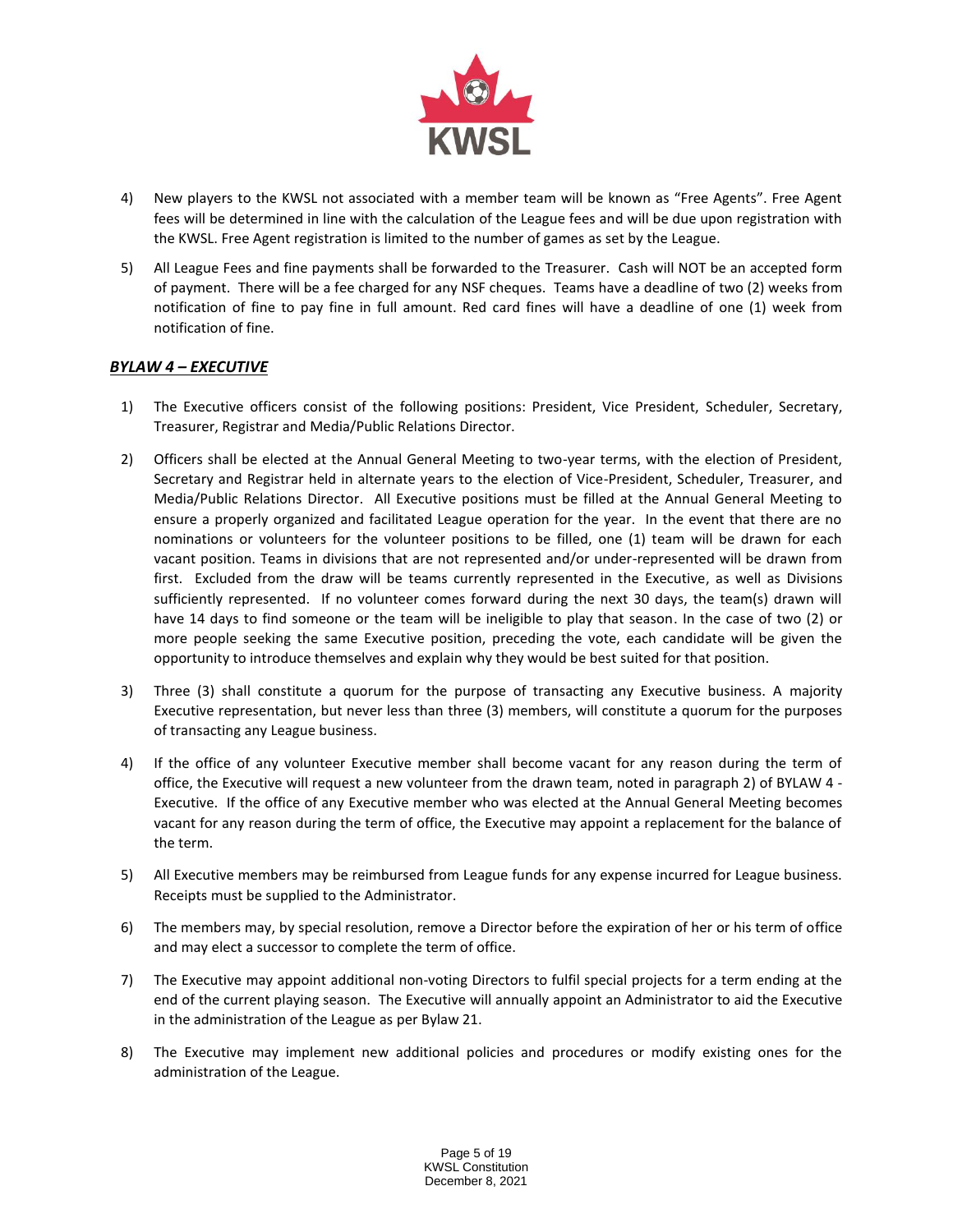

9) All Executive members, as well as Disciplinary Committee members, must have a current valid Criminal Record Check on file. Executive Officers/Members and Volunteers are required, per BC Soccer, to complete and have on file a 'Conflict of Interest Disclosure Form' at the beginning of their Term.

## 10) **PRESIDENT**:

- a) The President shall be the Chief Executive Officer of the League and shall exercise supervision over the affairs of the League. The President schedules and chairs all meetings and ensures the proper attendance of all Executive and League members. The President advises and guides the Executive throughout the season and ensures the democratic process.
- b) The President shall be allowed the right to vote on all Executive business. The President shall have the deciding vote on any League matter. The President shall not vote unless a deciding vote is necessary. The President shall attend all disciplinary meetings and again have the deciding vote if necessary. The President shall represent the League to any other organizations, etc. The President shall represent the interests of the League over any affiliated team interest.
- c) The President shall be the League's representative for the Disciplinary Committee.

# 11) **VICE PRESIDENT**:

- a) The Vice President shall assist the President to carry out his/her duties, and in the event of the President's absence shall perform all the functions of the President.
- b) The Vice President shall be allowed the right to vote on all Executive business. The Vice President shall not vote on League matters unless a deciding vote is necessary in the absence of the President. The Vice President shall represent the interests of the League over any affiliated team interest.

#### 12) **SCHEDULER**:

- a) The Scheduler will schedule all league fields and games. The consent of the Scheduler is required for any change in the game schedule. The Scheduler will have the discretion to reschedule regular scheduled games as required.
- b) The Scheduler shall be allowed the right to vote on all Executive and League business. The Scheduler shall represent the interests of the League over any affiliated team interest.
- c) The Scheduler will act as liaison with facilities / field contacts as well as the Referee Scheduler and / or Referee in Chief in the coordination of sanctioned games.
- d) The Scheduler may be responsible for issuing fines per KWSL Bylaw 15.

#### 13) **SECRETARY**: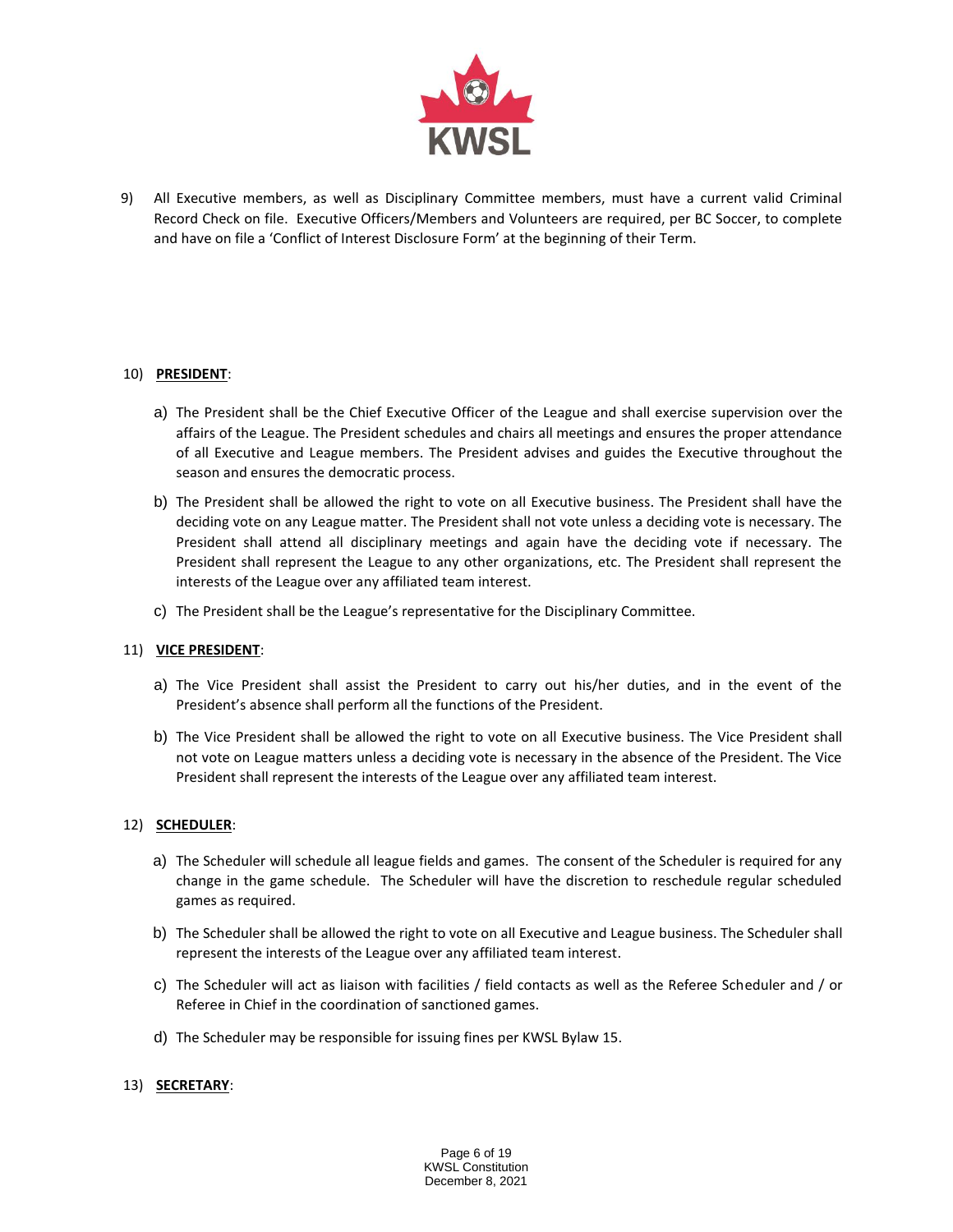

- a) The Secretary shall give notice of all meetings to persons entitled thereto. The Secretary shall keep minutes of such meetings. The Secretary shall review past minutes if requested by any persons present at the following meeting. The Secretary shall ensure minutes get approved and signed at the following meeting and be kept in a Minute Book. The minutes of the Executive meetings are to be e-mailed to all Executive members immediately following the meeting.
- b) The Secretary shall be allowed the right to vote on all Executive and League business. The Secretary shall represent the interests of the League over any affiliated team interest.

## 14) **TREASURER**:

- a) The Treasurer shall work with the Administrator to keep a full and accurate account of receipts and disbursements in books belonging to the League; shall deposit all monies and other valuables in the League account registered with a Chartered Bank. All monies withdrawn from the account must include the signature of any two (2) of the Executive members authorized by the other members of the Executive and on file with the bank to do so.
- b) The Treasurer must be familiar with and follow General Accepted Accounting Principles to oversee financial statements suitable for audit purposes. Such statements will consist of a minimum of a Balance Sheet, Income Statement and Bank Reconciliation prepared monthly by the Administrator for the approval of the Executive.
- c) The Treasurer shall be allowed the right to vote on all Executive and League business. The Treasurer shall represent the interests of the League over any affiliated team interest.
- d) The Treasurer, along with the Administrator, prepares the League Annual Operating Budget for approval by the Executive. This budget serves as the basis for determining the League Fees payable by teams each year.

#### 15) **REGISTRAR**:

- a) The Registrar shall collect registration forms, maintain a database of players and ensure that players on game rosters were eligible to play. Registration, red cards, yellow cards and any discipline matters are recorded on a regular basis and passed on accordingly.
- b) The Registrar will collect referee game reports, assess any applicable fines according to the Bylaws to teams, report such fines to the President and Administrator and forward the reports to the Referee Scheduler for payroll.
- c) The Registrar shall be allowed the right to vote on all Executive and League business. The Registrar shall represent the interests of the League over any affiliate team interest.
- d) The Registrar will keep a register of the League's members in accordance with the Society Act Section 70.

#### 16) **MEDIA / PUBLIC RELATIONS DIRECTOR**: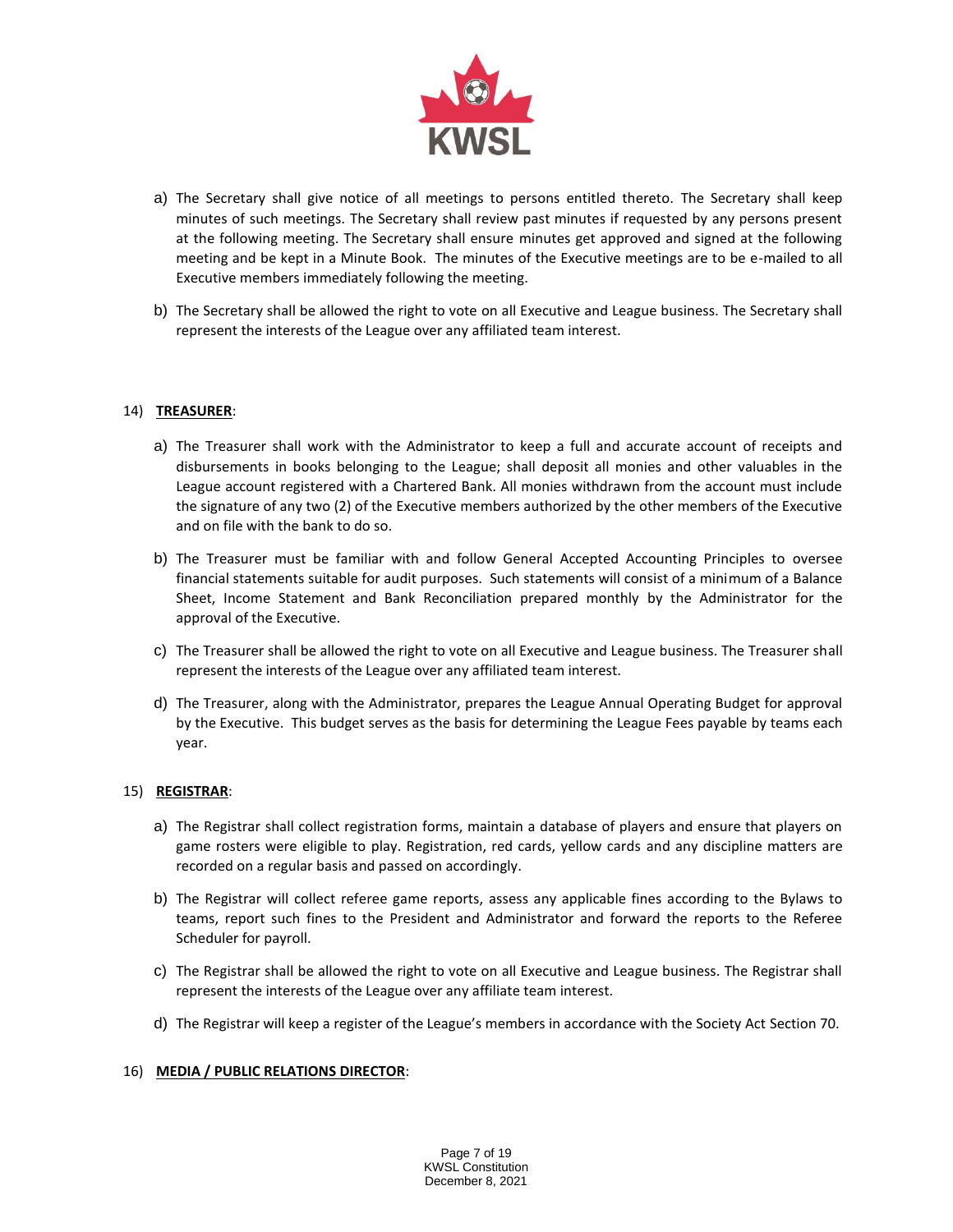

- a) The Media/Public Relations Director shall coordinate the submission of all game reports and dissemination to print media.
- b) The Media/Public Relations Director shall submit all League press releases, standings and news bulletins to the media and assist in ongoing updates to the League website, Facebook page and other social media where applicable.
- c) The Media/Public Relations Director shall solicit and coordinate sponsorship for the League.
- d) The Media/Public Relations Director shall coordinate League merchandising, which may vary from year to year at the discretion of the Executive.
- e) The Media/Public Relations Director shall be allowed the right to vote on all Executive and League business. The Media/Public Relations Director shall represent the interests of the League over any affiliated team interest.
- f) The Media/Public Relations Director may be responsible for issuing fines per KWSL Bylaw 15.

# *BYLAW 5 – MEETINGS OF MEMBERS*

- 1) General meetings of the League must be held at the time and place that the Executive decide and in accordance with the Society Act. Every general meeting, other than an Annual General Meeting, is an extraordinary general meeting.
- 2) The Executive may convene an extraordinary general meeting when they deemed it necessary.
	- a) Notice of a general meeting must specify the place, day and hour of the meeting and, in case of special business, the general nature of that business.
	- b) The accidental omission to give notice of a meeting to, or the non-receipt of a notice by, any of the members entitled to receive notice does not invalidate proceedings at that meeting.
- 3) The first Annual General Meeting of the League must be held not more than 15 months after the date of incorporation and after that an Annual General Meeting must be held at least once in every calendar year within 30 days from the end of the fiscal year just ended.
- 4) All League members are encouraged to attend general meetings. Constitutional changes will be decided on at the Annual General Meeting. All League members are encouraged to seek Executive positions to ensure continuing growth and success of the League. A majority of teams in membership, but never less than three (3) members, must be represented to constitute a quorum. All members in Good Standing and present at the Annual General Meeting will be allowed the right to vote.
- 5) Executive meetings will be scheduled as required by the President and attended by all Executive members. These meetings will usually take place prior to any League meeting.
- 6) All attendees shall be given a voice and a chance to be heard. All motions must be seconded to advance to a vote.
- 7) Procedure at the meeting will be governed by Robert's Rules of Order.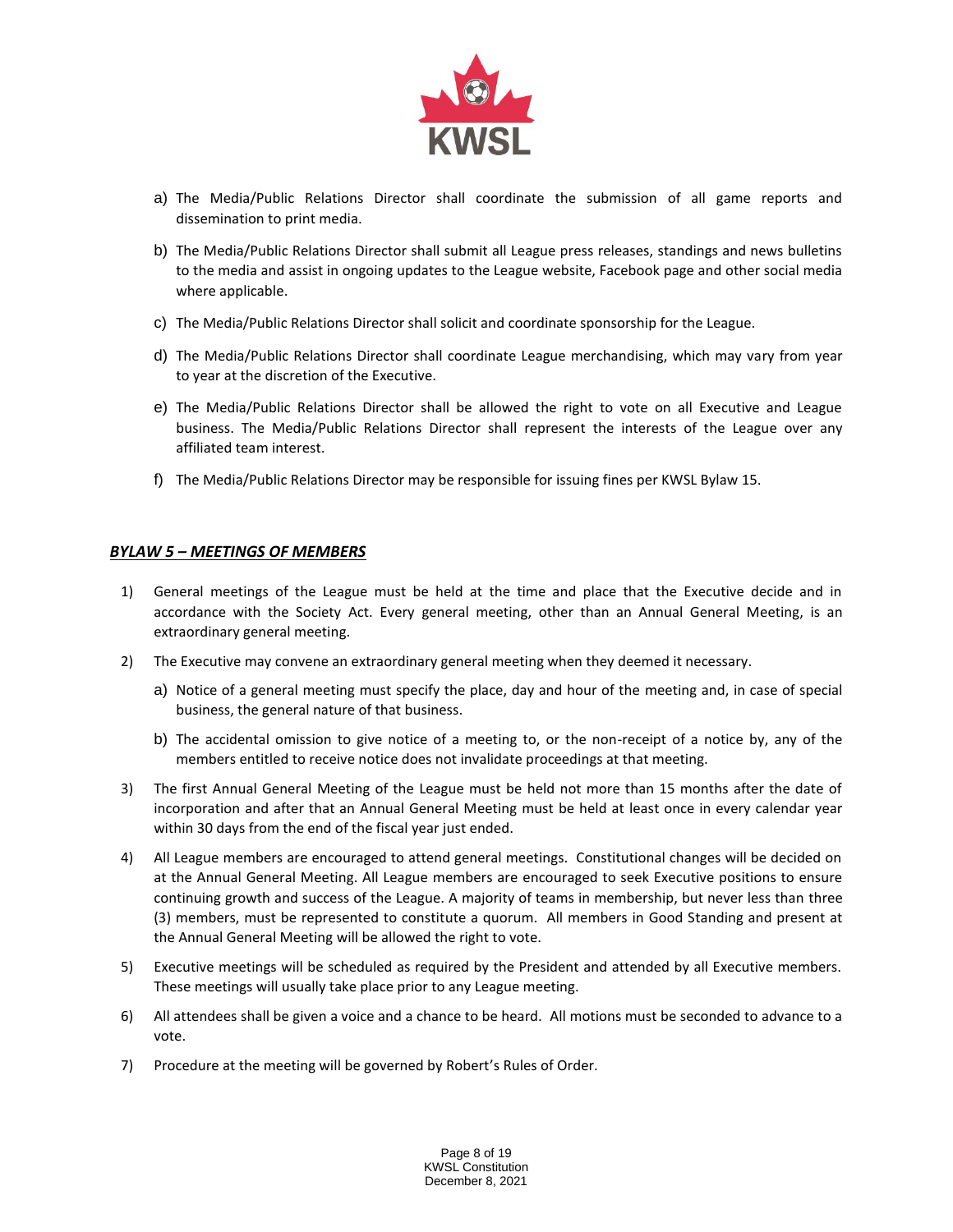

- 8) The Team Representative will represent the interests of the affiliated team. All members are encouraged to attend the Annual General Meeting and shall be allowed the right to vote.
- 9) Team Representatives shall be appointed on an individual basis by the affiliated teams. The attendance of two (2) Team Representatives is encouraged at all League meetings, as they are the representation of the affiliated team. Only one Team Representative shall be allowed the right to vote on all League business.
- 10) As a result of reviewing the League Meeting Attendance Sign-in Sheet and/or when roll call is taken before meeting adjournment, any team failing to provide a team representative at a League Meeting and/or Annual General Meeting will be fined \$100, payable within thirty (30) days.

## *BYLAW 6 – AMENDMENTS*

- 1) A 75% majority vote is required for any change of the Bylaws or Constitution. No change or amendments shall be made in any part of the Bylaws or Constitution except at the Annual General Meeting and after proper notice of motion circulated per the Society Act with 14 days' notice.
- 2) Persons in direct membership with the League and members of the Executive may propose changes or amendments to the Constitution. All such motions must be seconded before advancing to be voted upon.

## *BYLAW 7 – REGISTRATION AND ELIGIBILITY OF PLAYERS*

- 1) To be eligible for registration as a player in a team or as a Free Agent a player must:
	- a) Be a female or identify as female.
		- i. Confirmation sufficient for guaranteeing access shall be satisfied by documentation or evidence that shows the stated gender is sincerely held, and part of a person's core identity. Documentation satisfying the herein stated standard includes, but is not limited to, government-issued documentation or documentation prepared by a health care provider, counsellor, or other qualified professional not related to the player.
	- b) Not owe any monies to their current or previous teams within the League.
	- c) Be of good character and agree to follow the League Constitution, its Bylaws, rules and regulations.
	- d) Be sixteen (16) years old in the current calendar year. The signature of the player's legal guardian will be required on the Registration and Insurance forms for any player between the age of sixteen (16) and nineteen (19) years old.
	- e) For the purposes of Bylaw 2.3 (b) players previously on a different team are considered jointly liable.
	- f) Masters must be thirty (30) years old or more in the current calendar year. No underaged players allowed.
- 2) All players must be registered a minimum of forty-eight (48) hours prior to the scheduled League game in order to be eligible to play in that game. A registration date will be set by the Registrar for individual registration not including the original team registration. The Registration date will be extended for BC Soccer Association affiliated youth league players and Free Agents only.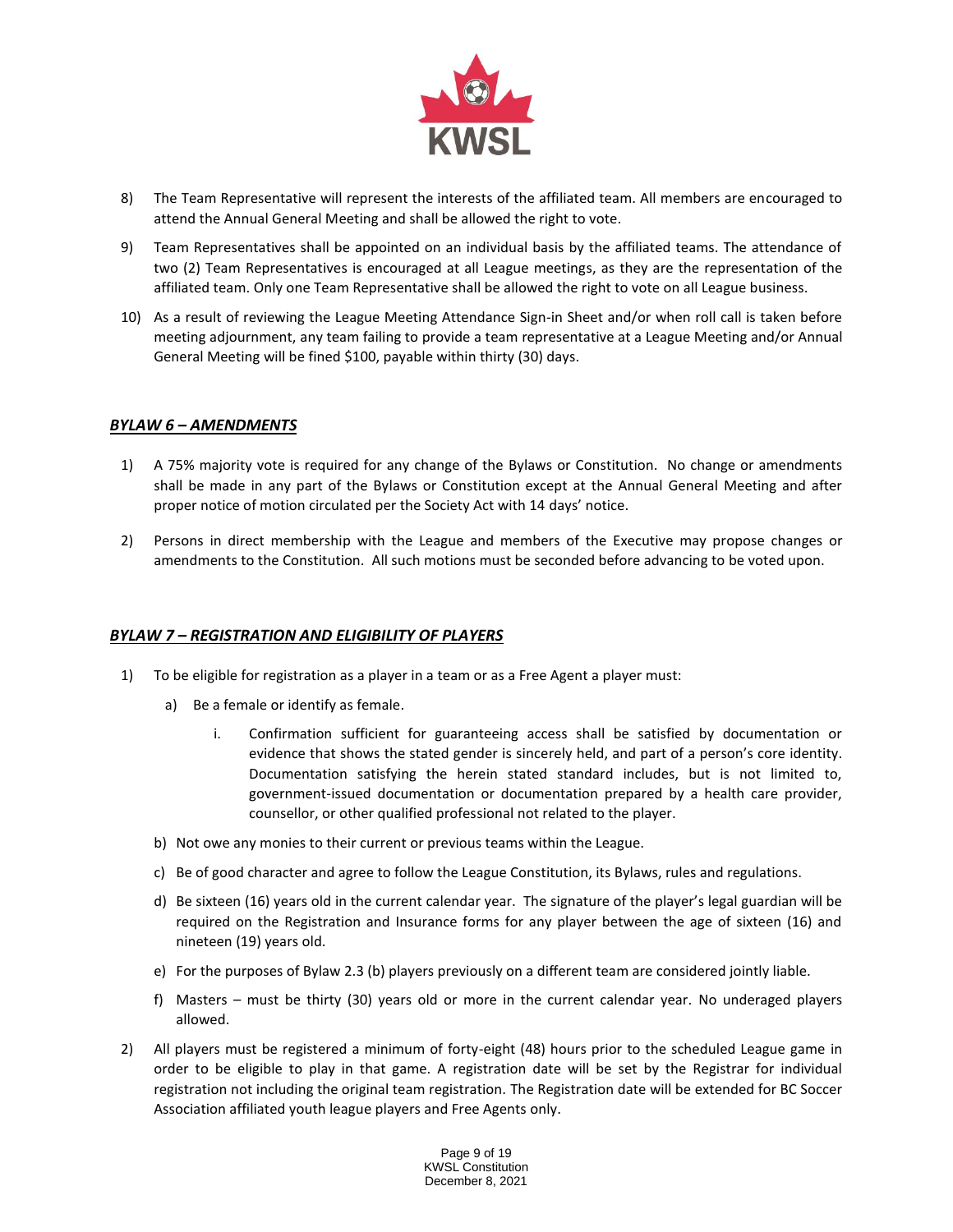

- 3) Registration forms will be available to each Team Representative and are to be submitted online or forwarded to the Registrar along with a photograph of the player *- photocopies will not be accepted*. High quality computer generated digital photographs are acceptable. Identification Game cards will be issued to all players at the time of registration and must be provided to the Referee prior to each game.
- 4) Completed registration forms along with photographs are to be submitted online or forwarded to the Registrar as a *team package* by the due date set by the Registrar. Team packages received after the due date are subject to a \$100 fine. Incomplete registration packages will not be accepted and will be returned to the Team Representative for completion. Teams must have a minimum of eleven (11) players eligible for registration.
- 5) A registration fee (stipulated by BC Soccer) must be paid for any individual registration over the allowed 18 players to a maximum of 25 players per team.
- 6) At the time of registration a duplicate player card may be requested for a player who will be playing up one division per Bylaw 9.6. A \$5.00 processing fee must accompany the secondary player registration form. Use of the duplicate card in contravention to KWSL Bylaws & Constitutions will result in fines per current Bylaws.

# *BYLAW 8 - TRANSFER OF PLAYERS*

- 1) No players shall be transferred to another team within the League with less than six (6) weeks remaining before the end of regular season play.
- 2) No player shall be allowed to transfer from a team that they are indebted to for team fees, uniforms, etc.
- 3) A transfer fee (equivalent to that stipulated by BC Soccer) will be levied for any transfer of players. This transfer fee does not apply to Free Agents.

# *BYLAW 9 – TEAMS AND PLAYERS*

- 1) Team Affiliations:
	- a. A KWSL team may choose a maximum of three (3) Permit Players registered with any other team affiliated with BC Soccer for their roster at the time of registration provided the player(s) meets eligibility requirements. These three (3) players will be the *only* eligible permit players to play on the team for the season and these three (3) permit players can play an unlimited number of games during the season. PCSL players are limited to play in the current highest Division in the Kelowna Women's Soccer League. Teams wishing to avail themselves of this clause will notify the Registrar in writing of the names of the three (3) players before they are permitted to play. Permit players form part of the maximum 25 players per team. *Permits are non-transferable, and only valid for the team that has requested the use of the youth permit player.*
	- b. KWSL Executive shall have the ability to prohibit the teams and players under its jurisdiction from playing with or against any team which is not a member of BC Soccer and the Canadian Soccer Association. Should this scenario arise, any past or present KWSL Teams and players involved will be reviewed at the discretion of the Executive in an effort to maintain parity within all KWSL Divisions.
- 2) A team shall be allowed to dress and use a maximum of eighteen (18) players for any League game.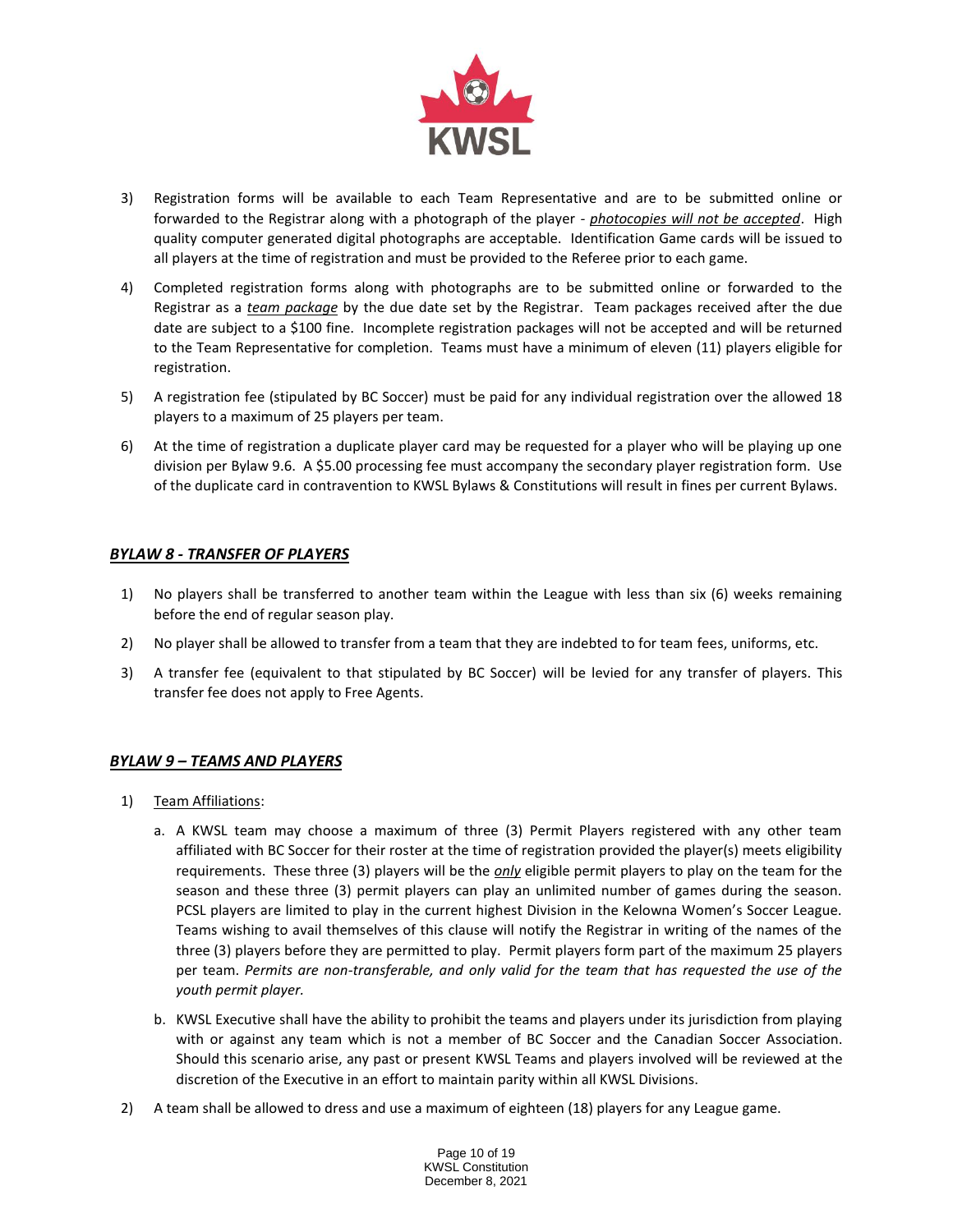

- 3) Unlimited act of substitution shall be allowed during League play, such substitutions to be done according to F.I.F.A. rules of the game.
- 4) All teams and their players shall conduct themselves, at all times, in a respectable manner and in accordance with F.I.F.A. Laws of the Game.
- 5) The use of an illegal player(s) will result on the team forfeiting that game and a monetary fine and number of suspended games to be determined by the League's Executive. An illegal player needs not to have played in a game to be considered illegal. The mere listing of such player on the team list constitutes use of an illegal player.
- 6) Players and Goalies
	- a. Players are permitted to play up one division or into the Masters Division on an as needed basis provided the player is in good standing; it is at the responsibility of the team manager of the higher Division team picking up the player to determine the player status prior to roster play up use. Players registered in any division may play in the Masters Division, provided they have reached the required age as per Bylaw 7.1(f).
	- b. Goalies are permitted to play down one division ONLY as a goalkeeper and can only play that position. If that player plays out, even for part of the game, when playing down, then that team will receive a forfeit and the team may incur a fine and the player may incur a fine and/or suspension.
	- c. Players or Goalies are NOT permitted to play across to other teams within the same Division that they are currently registered in.
- 7) Free Agents must register according to their skill level. Level 1-2 is for Division 1 and Division 2 Free Agent substitutes and Level 3-4 is for Division 3 and Division 4 Free Agent substitutes. Teams are permitted to utilize Free Agents only within the Level of their Division. Once a Free Agent has played six (6) games, the player must transfer to a team or renew their Free Agent registration.



- 8) When there is a change to a game location it is mandatory that teams relocate. The length of the game will be adjusted accordingly.
- 9) All coaches and/or team officials are required to have an ID card. Replacement ID cards will be furnished at a cost of \$5.00 each after the approval by the Disciplinary Committee that there are no sanctions outstanding. Teams that lose their ID cards must provide the Registrar with new photos 72 hours before requiring them.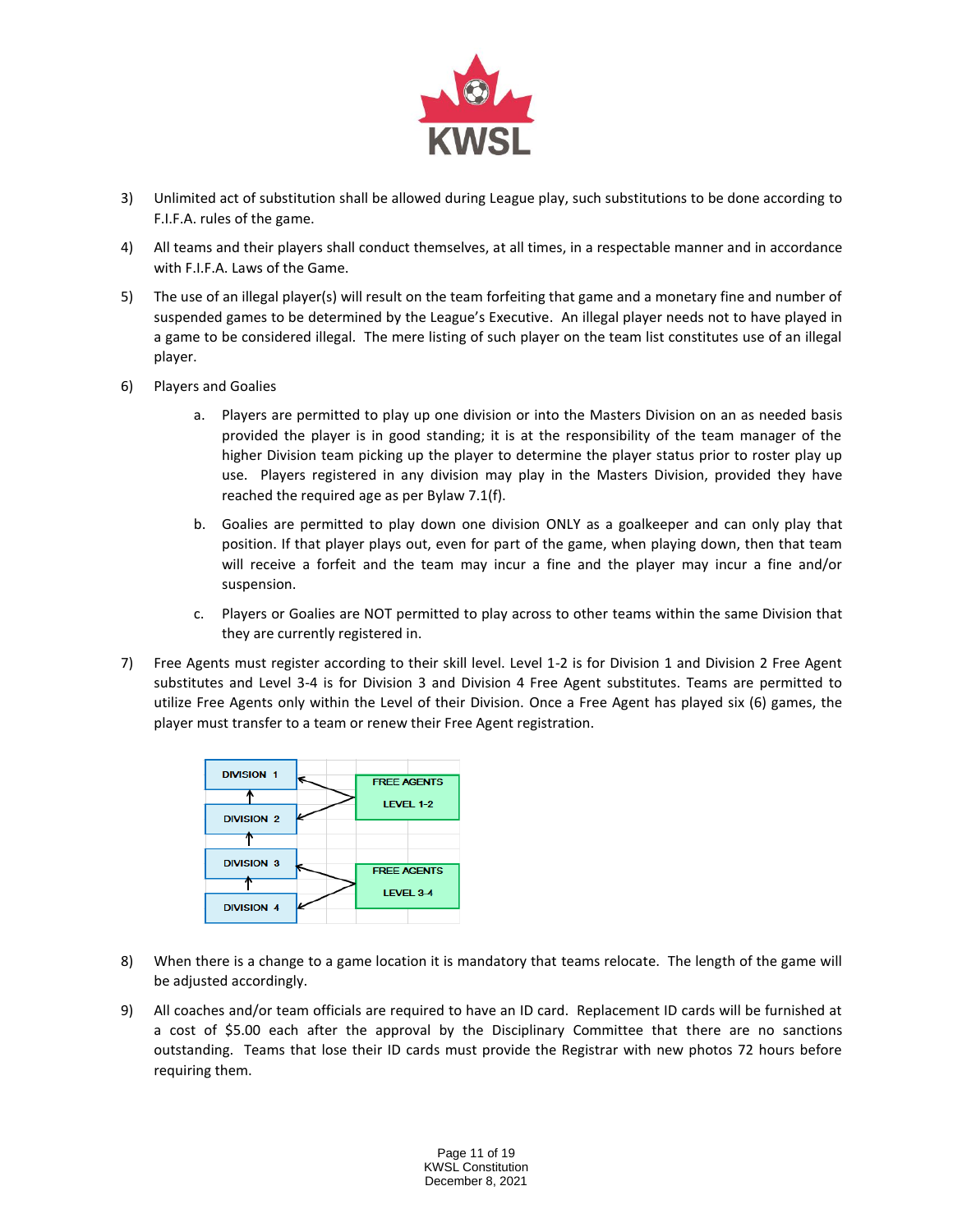

- 10) Any coach or team official that has any dealings with any player on their team or permit player under the age of nineteen (19) must provide the League President with a copy of a current valid Criminal Record Check.
- 11) Each team is to submit a game report to the Media/Public Relations Director, Scheduler and Registrar by noon (12:00 pm) the day following the game. Failure to do so will result in a \$25 fine.

# *BYLAW 10 - DISCIPLINE*

- 1) The issuance of a red card or two (2) yellow cards during a League game will result in the suspension of the offending player for the remainder of that game as well as the entire following scheduled League game. The player identification card will be forwarded to the Disciplinary Committee and may be collected from the Disciplinary Committee prior to the next eligible game. If a disciplinary hearing is called, a KWSL Disciplinary fee of \$100 will be charged to the player / team to recover costs incurred by the League for the disciplinary meeting. The player identification card will be made available according to the decision of the Disciplinary Committee. A red card will result in a \$25 fine payable to the League. The player must pay the fine before the player's identification card is returned.
- 2) The accumulation of three (3) yellow cards by an individual player in one (1) season will result in the suspension of the offending player for the following scheduled League game. The player identification card will be forwarded to the Disciplinary Committee and may be collected prior to the next eligible game. Three (3) yellow cards during one season will result in a \$25 fine payable to the League. The player must pay the fine before the player identification card is returned.
- 3) Exhibition or tournament play shall not be considered towards the number of suspended games served.
- 4) A player sent off the field in her team's last League game shall have her discipline carried over to the following season.
- 5) Suspension must be served on the team the player is registered with. Any suspended player is considered ineligible to play with any other team until the suspension has been served.

## *BYLAW 11 - MATCH REQUIREMENTS*

- 1) Each team must have installed one (1) goal net (properly tied down), two (2) corner flags (legal size) and have a F.I.F.A. approved game ball available prior to the scheduled kick off time.
- 2) A team must have at least seven (7) players ready to play at the scheduled game start time. Failure to provide the minimum amount of players will result in default and a \$250 fine. A forfeit results in a 3-0 loss.
- 3) The home team shall be responsible for providing a F.I.F.A. approved game ball and an alternative uniform colour or pinnie, as determined by the Referee.
- 4) The home team is responsible to provide marker cones in case the field markings are inadequate and the Referee requests them.
- 5) Either or both teams may be asked by the Referee of the game to provide an adult person to act as linesman (Assistant Referee) in the absence of officially appointed Linesmen to act under his instructions.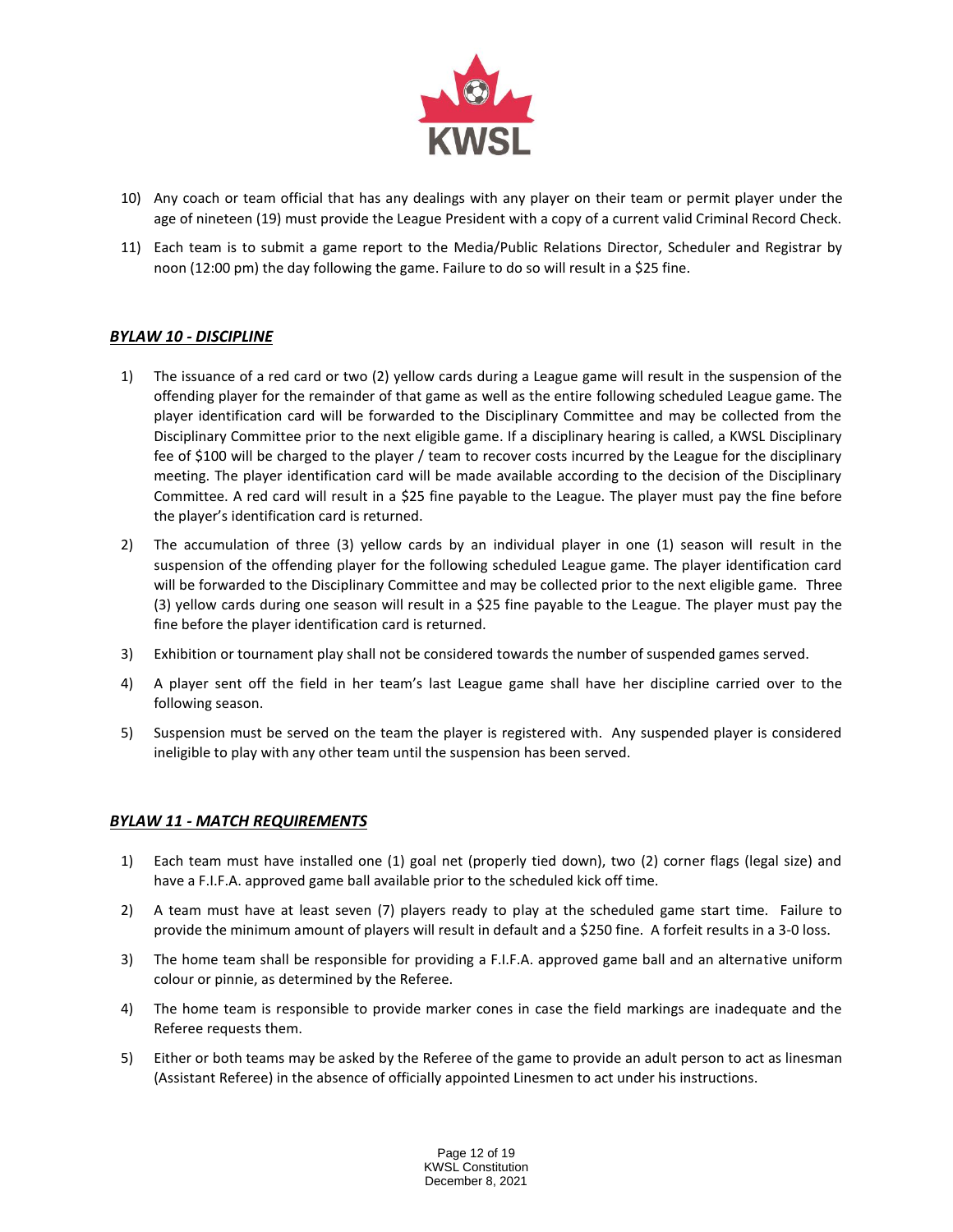

- 6) Each team must fill in the game sheet, provided by the Home Team, and provide to the Referee, prior to the start of the game along with the respective Player ID cards for the current season. This list must include the team name, coach or manager signature, game date, field, full name and jersey number of all the players dressed to play to a maximum of 18. Players listed on the Game Sheet over and above the permissible 18 will be deemed to be illegal. Players without an ID card cannot play even though they may be registered. Such players or any other ineligible players cannot be listed in the game sheet.
- 7) Permit players, as per Bylaw 9.1, must be included in the team list (11.6) above and have a written permit signed by their team of origin, COYSA and KWSL Registrar or designate. Also must have an I.D. picture card.
- 8) Players must be on the field in position and ready to play by the scheduled kick-off time to avoid their respective team being fined for delay of game start time.
- 9) Weather or Other Force Majeure:
	- a. Games declared abandoned by the Referee due to weather or other force majeure, will be considered completed and not rescheduled if the game was played for 65 or more minutes.
	- b. An Air Quality rating on the Government of BC website of 7 or higher at the 4:00 pm update on game day will result in cancellation of games for that evening. Team Representatives are responsible for ensuring contact information is up-to-date with the Scheduler for this type of last minute cancellation.
	- c. Extreme Heat Guidelines. Participant health and safety is a high priority for KWSL; thus, it is recommended to err on the side of caution if ever in doubt in any situation regarding the health and safety of participants.

# EXTREME HEAT EVENTS (EHE) ACTIVITY CHART

| <b>Humidex Value</b> | <b>Discomfort at rest</b> | Risk of overheating during exercise            | <b>Activity Modification</b>            |
|----------------------|---------------------------|------------------------------------------------|-----------------------------------------|
| Below 24 C           | None                      | Low                                            | N/A                                     |
| 25C to 29C           | None                      | Low to Moderate                                | N/A                                     |
|                      |                           | Moderate - Athletes should be                  | Games - Drink Breaks every 30           |
| 30C to 34C           | Some                      | monitored                                      | <b>Minutes</b>                          |
| 35C to 39C           | High                      | High - Athletes should be monitored<br>closely | Games - consider reduced game<br>length |
| $40C +$              | <b>EXTREME</b>            | <b>EXTREME</b>                                 | ALL ACTIVITY CANCELLED                  |

- d. Games cancelled due to Air Quality or another natural event after the first week of August will not be rescheduled (see Bylaw 14). Teams will not be compensated monetarily for these cancellations as it is beyond the control of the Executive.
- 10) Zero tolerance on jewellery, no taping, all visible body piercing must be removed. Only exceptions are medical alert bracelets, which must be taped. Glasses need to be taped at the back or have a strap around the back of the head. All knee braces need to have a neoprene sleeve over it, otherwise all metal, hard plastic and Velcro need to be taped and completely covered.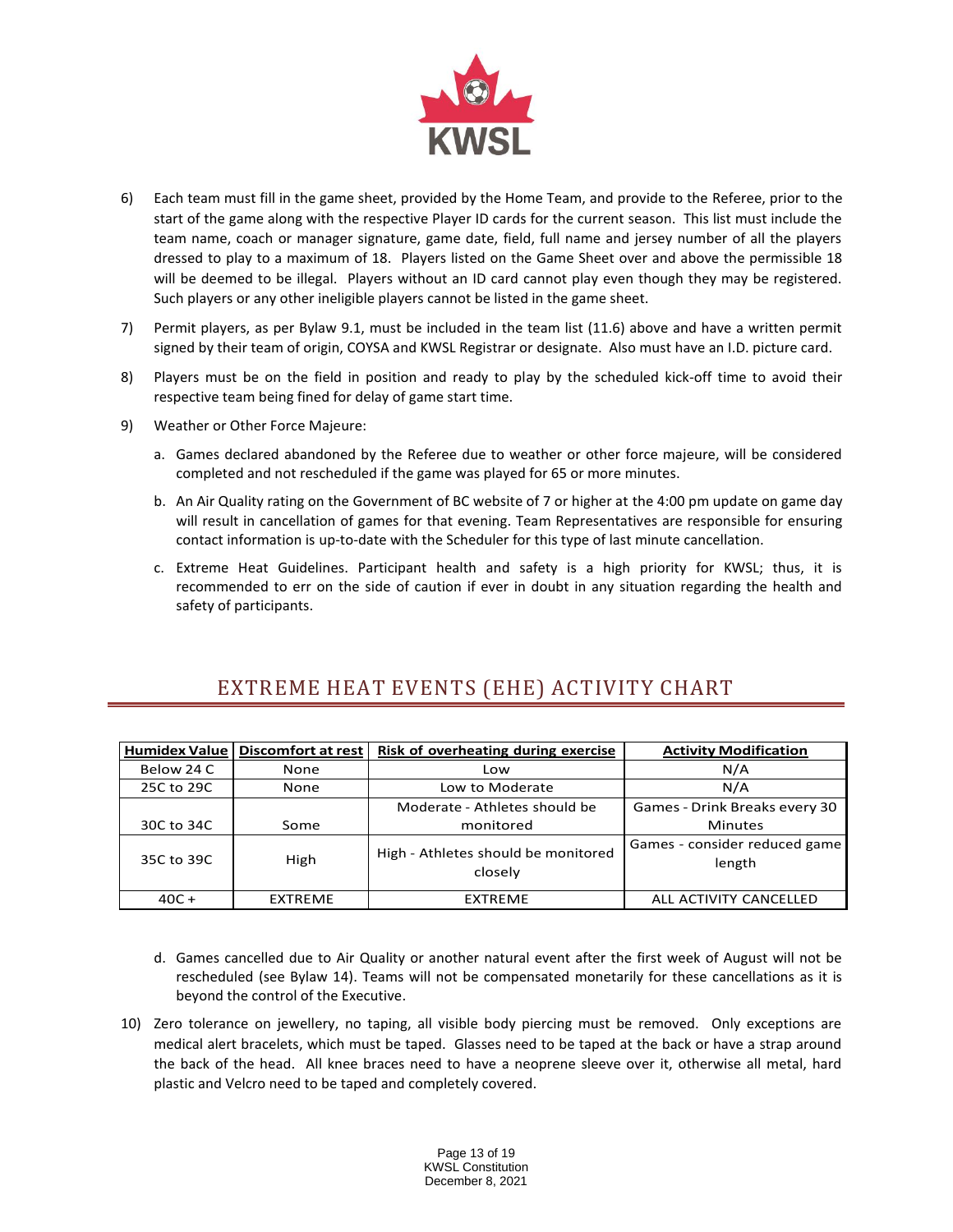

11) Casts: A sports cast (usually pink or blue) can be worn in a game if covered by bubble wrap and a tensor bandage that covers the entire cast. A one inch (1") thick foam covered in its entirety by a tensor bandage is also permissible. Players with casts are eligible to play if the conditions are met and at the discretion of the Referee.

# *BYLAW 12 – REFEREES AND ASSISTANTS.*

- 1) The League reserves the right to decide which Referees and Assistant Referees to contract for its games.
- 2) The League will approve an annual budget for Referees and Assistant Referees.
- 3) The Referees are responsible for providing the Registrar, Scheduler and Referee in Chief, with the game report the following day. Game sheets may be submitted in paper or Portable Document format (PDF) only.
- 4) Referees and Assistant Referees will officiate League games in accordance with provision of these Bylaws and the F.I.F.A. Laws of the Game.
- 5) The Executive will approve from time to time a fee schedule for referee services.
- 6) Referees and Assistant Referees will not be reimbursed when failed to show-up at a scheduled assignment and to perform their service. It is the Referee and Assistant Referees' responsibility to check the KWSL schedule in advance of each game for changes and / or cancellations. Where conflicting information exists between the Referee Schedule and the KWSL Schedule, the KWSL Schedule information will prevail.
- 7) Referee payments will be made via Electronic Funds Transfer (EFT). For each season of officiating, all referees are required to register with the KWSL and submit the direct deposit form, along with a VOID cheque or Bank Confirmation letter, to the Treasurer. All officials MUST ensure that their Full Name and Mailing Addresses are kept current with the Treasurer and/or Administrator.
- 8) If, due to unforeseen circumstances, a Referee is unable to officiate, then one of the Referee Assistants may, if qualified and willing, step in to officiate, otherwise the teams affected shall agree on some other person to officiate in the emergency. If the teams cannot agree on a person to act as an official, then the game will be considered a draw (tie) of 0-0.
- 9) Adult Referees (18+) are required to provide the League President with a valid Criminal Record Check.

# *BYLAW 13 - LEAGUE PLAYOFFS AND TOURNAMENTS*

- 1) The League may finance and assist volunteers in organizing playoffs at the completion of the season. Teams interested in KWSL Tournaments will organize and finance such events separate from league play.
- 2) Players must be registered with the team that they wish to play for in the playoffs prior to the transfer deadline. Players may play up OR down on ONE other team in the playoffs, as a goalkeeper *ONLY*, on permit approval.
- 3) Teams have until the registration of new players' deadline to withdraw from playoffs without fines being issued.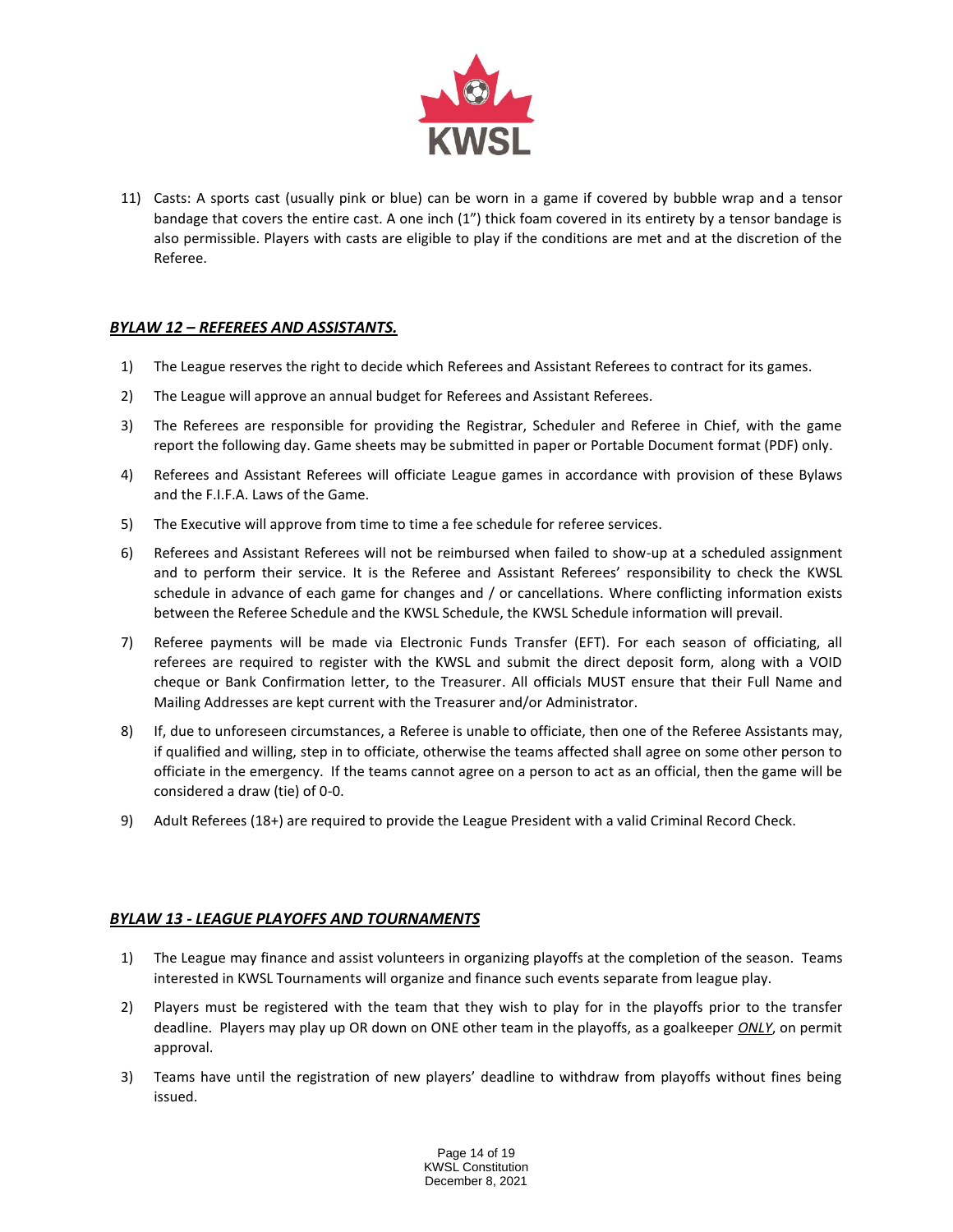

4) Teams that have won regular league play and withdraw from playoffs after the deadline will also forfeit any award they may have received.

# *BYLAW 14 – PLAYING SEASON*

The League's playing season is from mid-April to the end of August in each year. Games are played weekly on various nights depending on field availability and availability of officials.

## *BYLAW 15 – TEAMS' FINES*

a) As a result of reviewing any Referee's report, team roster or other appeal or protest, the following penalties will apply for each offence:

| (at the discretion of the Discipline Committee / Executive)                      |  |
|----------------------------------------------------------------------------------|--|
|                                                                                  |  |
|                                                                                  |  |
| viii. Accumulation of six (6) or more yellow cards by an individual player  \$25 |  |
|                                                                                  |  |
|                                                                                  |  |

- xi. Default of game after rescheduling period as defined by Scheduler is completed \$100, and:
	- a) Notification given to the Scheduler forty-eight (48) hours prior to the League game results in the loss of game.
	- b) Notification is given to the Scheduler less than forty-eight (48) hours but before 12:00 pm of game date of play, the fine is \$200 and loss of game.
	- c) Where Player Cards are not provided or no notification is given to the Scheduler after 12:01 pm on the game date of play, the fine is \$250 and loss of game. The additional \$50 will be credited to the opposing team of the forfeit.

b) As a result of reviewing the League Meeting Attendance Sign-in Sheet, any team failing to provide a team representative at a League meeting and or Annual General Meeting will be fined \$100.

c) Individual fines may be applied in addition to the above team fines for disciplinary concerns. (See also Bylaw 3.3).

d) Failure of a team to have a full League Fee in the possession of the Registrar or Administrator by the date set by the Registrar, as noted in Bylaw 3.2, will result in a \$100 fine.

*NOTE:*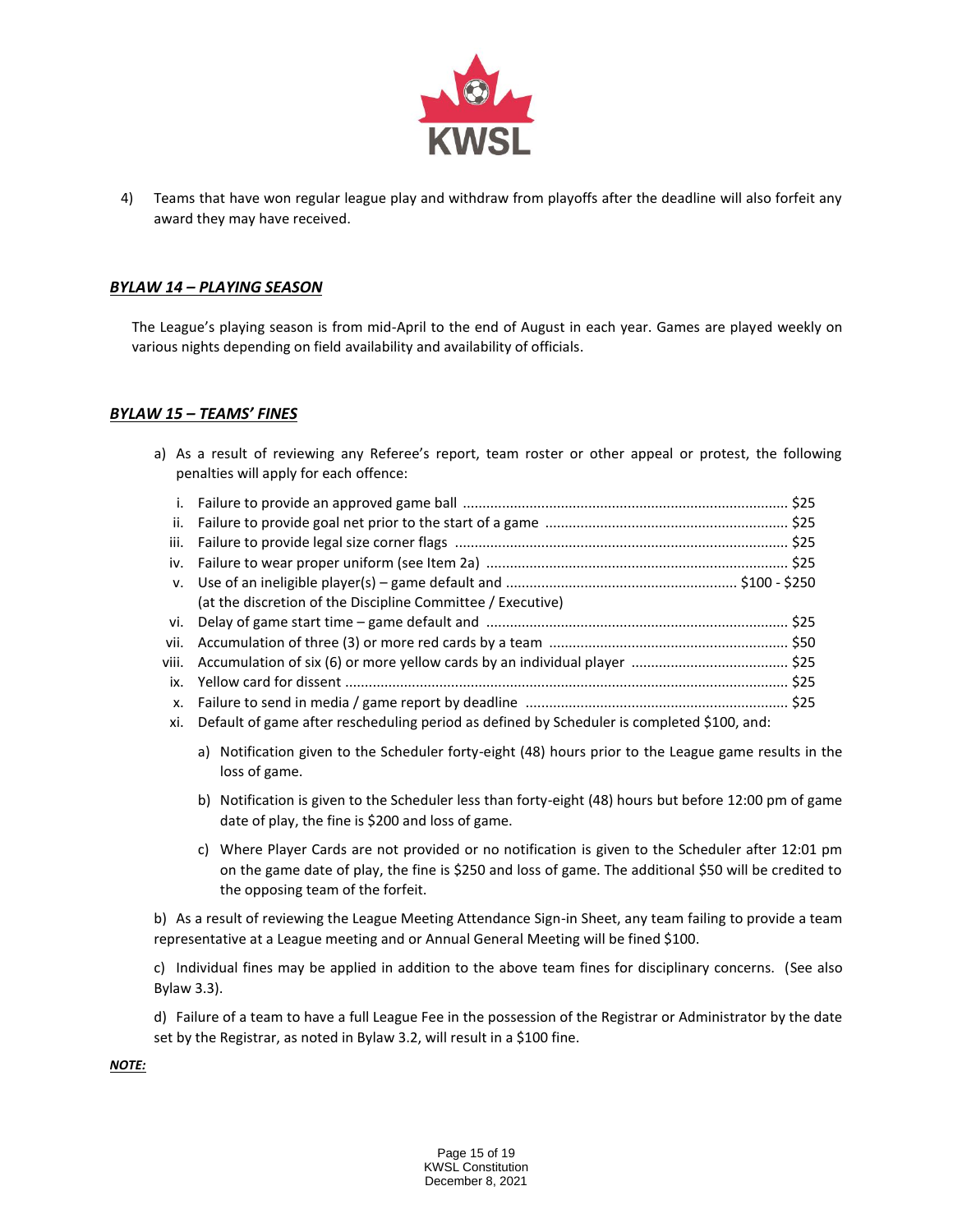

- 2) a) Uniform is defined as: numbered shirts (may be sleeveless), corresponding shorts, socks, shin pads and footwear. All players of a team must have the same shirt, matching shorts and socks. Lycra shorts may be worn under the shorts but must be of the same colour as the shorts. Shirts are to be tucked in and socks must be pulled over mandatory shin pads. Any actions to correct the players' basic equipment will be at the discretion of the attending Referee, notwithstanding any applicable fines.
	- b) A player must not use equipment or wear anything, which is dangerous to herself or another player (including any kind of jewellery).

# *BYLAW 16 – PLAYERS' FINES*

Players will abide by the sanctions, suspensions and fines as imposed by the Discipline Committee. Players under suspension are not allowed to dress or play in any League scheduled games. A yellow card for dissent will result in a \$25 fine payable to the League.

# *BYLAW 17 - PROCEEDINGS AT ANNUAL GENERAL MEETING*

The order of business at the Annual General Meeting shall be:

- Roll call.
- Adoption of the agenda.
- Reports from President, Vice President, Secretary, Treasurer, Media, Scheduler and Registrar.
- Discuss/vote on constitutional change and/or amendments.
- Elections (President, Vice President, Secretary, Treasurer, Media, Scheduler and Registrar)
- \* New business.
- Adjournment.

## *BYLAW 18 - LEAGUE STRUCTURE*

- 1) The League shall consist of two or more divisions as dictated by the skill and competitive level of teams and its players and may add an additional division based solely on age.
- 2) Based on the final standings of the previous season, the Executive will determine which teams will play in each division for the upcoming season. Teams that finish first and second in a division may be promoted to the next highest division. Teams that finish last and second last in a division may be relegated to the next lower division. Promotion and relegation shall be decided as per the final league standings in the previous applicable season, in an attempt to balance the number of teams as well as parity in all divisions, with the exception of extraordinary circumstances that shall be dealt with at the discretion of the Executive. Composition of divisions for the upcoming season will be presented at the first League Meeting following the Annual General Meeting.
- 3) A team must have 50% of previous roster returning to maintain their standing and must have less than 50% of previous roster to be considered a new team.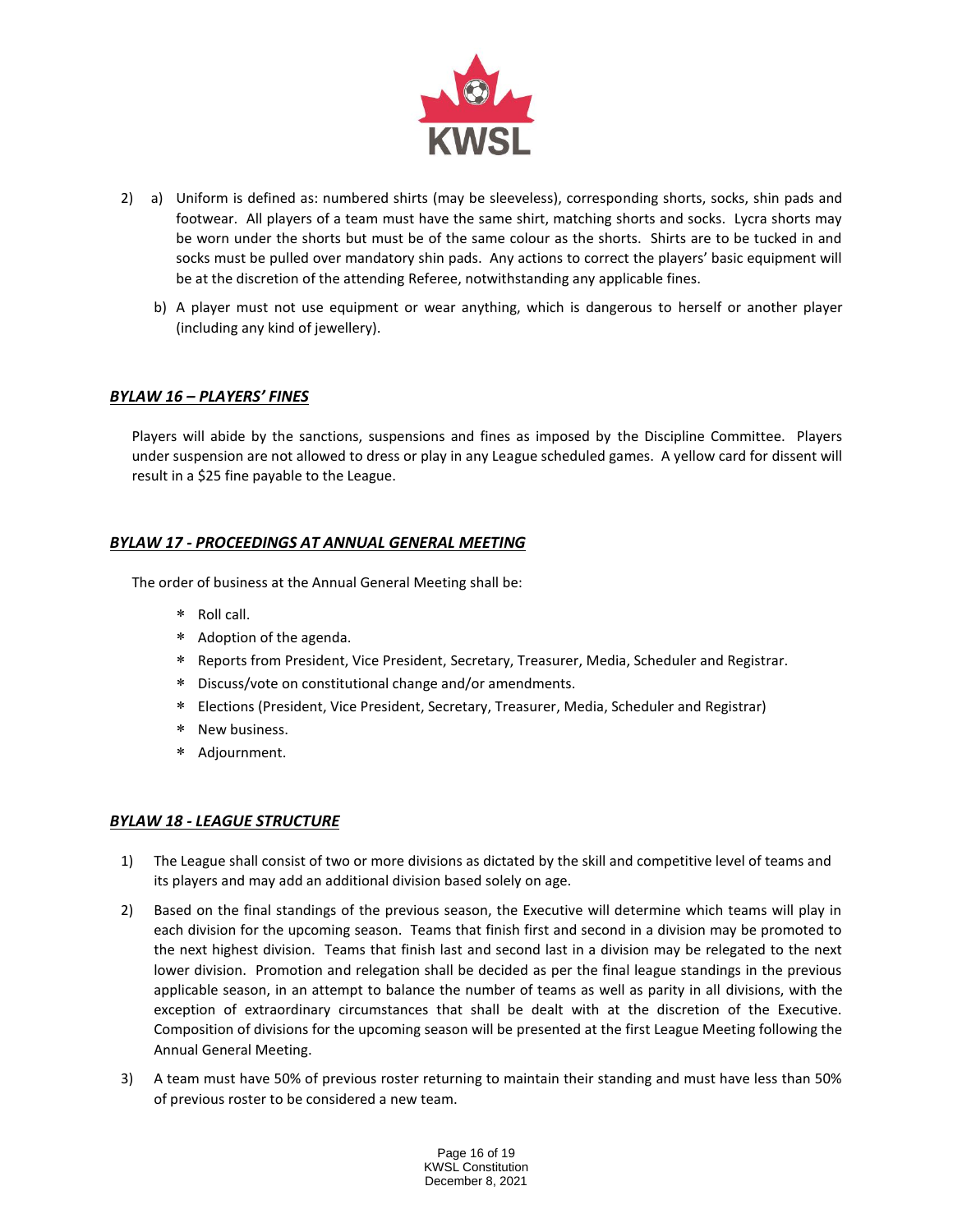

- 4) New teams which have a majority of Select level (Kelowna United) players from the Central Okanagan Youth Soccer Association and that are approved to play in the League on an exhibition basis will be placed in the top Division.
- 5) Team standings are prepared based on three (3) points for a win, one (1) point for a tie and zero (0) points for a loss. Teams failing to complete their season scheduled games will not receive any credits or points for the games not played.

# *BYLAW 19 – FINANCIALS*

- 1) The fiscal year of the League will be from the 1st day of November to the 31st day of October of the following year.
- 2) A copy of the Annual Financial Statement for the previous season shall be made available to each member of the Executive and any League member at the Annual General Meeting.
- 3) A budget for the upcoming season must be made available to the Executive and accepted by a majority vote on or before April 1st of the upcoming season.
- 4) Subject to the Society Act the League Executive may exercise borrowing powers up to \$1,000 to cover bank overdrafts.
- 5) The League authorizes for accounting records to be under the custody of the Administrator but must be made available to the League when requested.
- 6) The League will comply with the annual filing requirements of the Society Act and of the Canada Revenue Agency as required.

## *BYLAW 20 – REFEREE SCHEDULER*

- 1) The Executive will appoint annually a paid person as a Referee Scheduler for the League.
- 2) The Referee Scheduler shall be responsible for scheduling officials for League games, playoffs and referee development. The Referee Scheduler shall provide the schedule information regarding the games to the League President, Scheduler and Registrar.
- 3) The Referee Scheduler shall represent the interests of the League over any affiliated team or Referee's interest.
- 4) One Referee and Two Assistant Referee's shall be hired for all games. In situations where only one Assistant Referee or the Referee is not present Bylaw 11.5 or Bylaw 12.8 will apply.
- 5) The Referee Scheduler prepares a monthly payroll to pay for all referee fees in that month. Such payroll will include a detail of games officiated and an alphabetical summary by surname of the officials. It shall also identify any fees not paid due to referee or assistant referee absences. It shall be approved and signed by the Scheduler, and sent to the Administrator/Treasurer for issuance of payroll.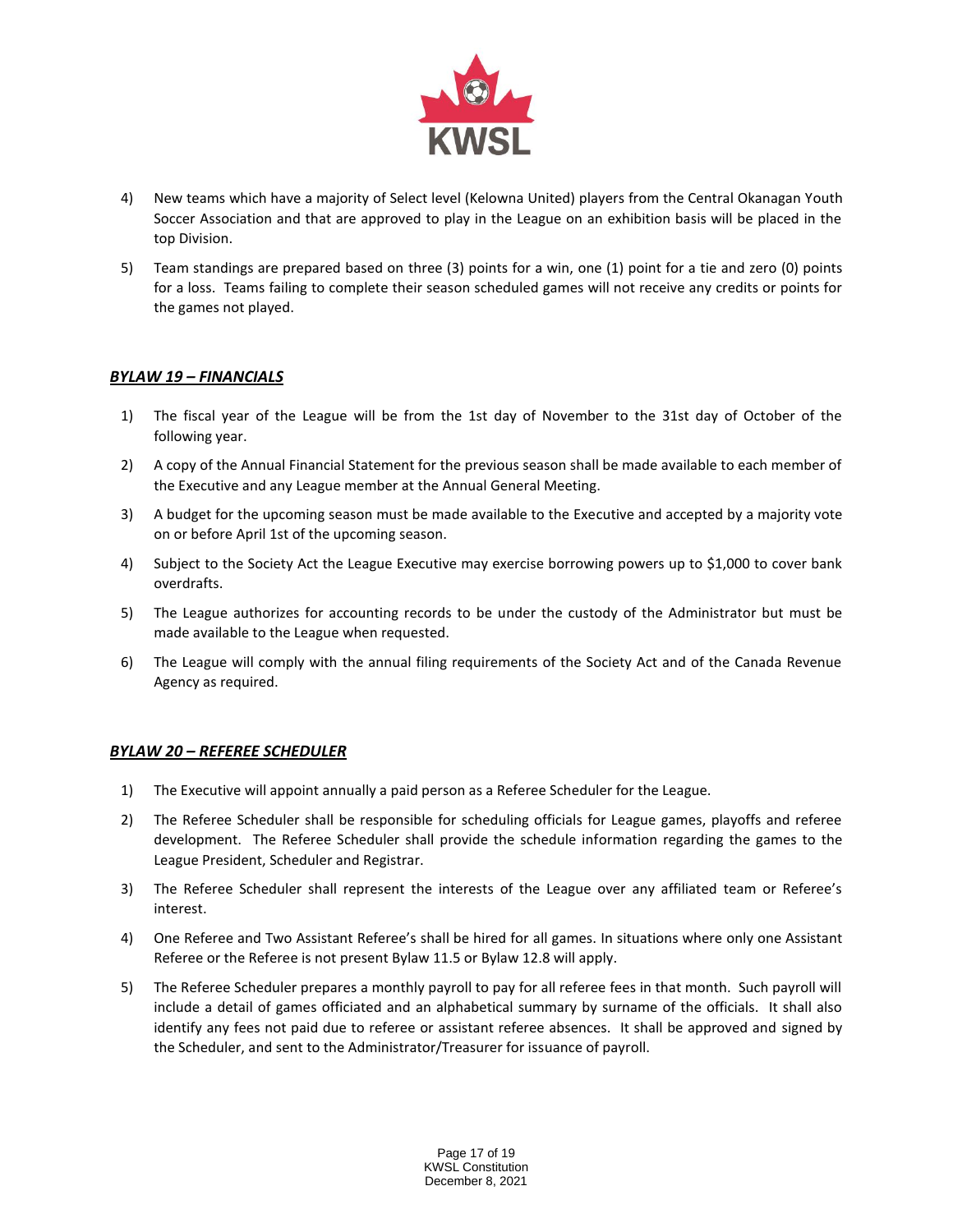

# *BYLAW 21 - LEAGUE ADMINISTRATOR*

- 1) The Executive will appoint annually a nominally paid person as a League Administrator for the League.
- 2) The League Administrator shall be responsible for various administrative duties to be determined by the Executive. The Administrator will also prepare a year-end Financial Statement and Financial report for approval at the Annual General Meeting.
- 3) The hours of the League Administrator will depend on the growth of the league.

## *BYLAW 22 – REFEREE IN CHIEF*

- 1) The Executive will appoint annually a nominally paid person as a Referee in Chief for the League.
- 2) The Referee in Chief shall represent the interests of the League over any affiliated team or Referee's interest.
- 3) The Referee in Chief shall act as an intermediary between the League and the Referees, as well as the Referees and the Referee Scheduler.
- 4) The Referee in Chief may review referee feedback forms from the Registrar, making suggestions for further training, assessment, mentoring. The Referee in Chief may also counsel the Referee Scheduler regarding the allocation of all officials for the KWSL League scheduled matches, if and when needed.
- 5) Strive to have regular meetings with officials and the Executive during the active season.
- 6) Attend Disciplinary Hearings if and when needed by the Disciplinary Committee, or be available to advise the members of the Committee.
- 7) Maintain a list of the League's game officials showing their:
	- Given names
	- Mailing address and phone numbers
	- Membership status with the BC Soccer association
	- Referee Level/qualifications to date

## *BYLAW 23 – DIVISIONAL REPRESENTATIVES*

- 1) Divisional Representatives shall be elected at the Annual General Meeting to a one year term. In the event that there are no nominations or volunteers for the positions to be filled, one (1) team will be drawn for each vacant position. Excluded from the draw will be teams currently represented by a Divisional Representative or in the Executive*,* or have served a term in the past two (2) years. If no volunteer comes forward during the next 30 days, the team(s) drawn will have 14 days to find someone or the team may be ineligible to play that season.
- 2) A Division Representative shall: